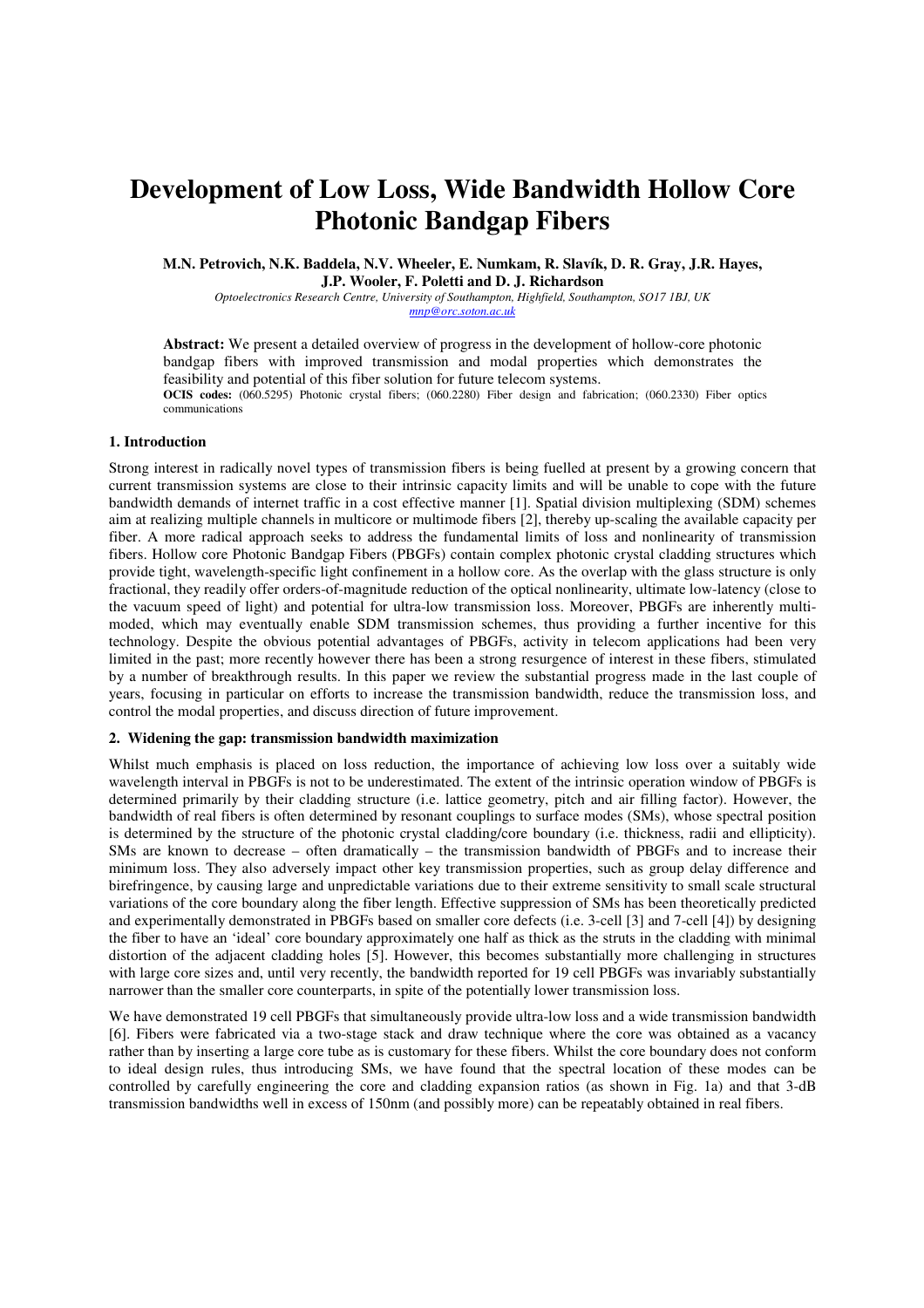

Fig. 1: (a) Bandwidth enhancement via surface mode control. (b) Attenuation of 19 cell PBGF with record combination of low loss (3.5dB/km) and wide bandwidth (160nm). Fiber in ref [7] shown to highlight the bandwidth improvement.

Shown in Fig 1b is the transmission spectrum of a 19 cell PBGF with an unprecedented combination of low loss (3dB/km) at 1.5µm and wide bandwidth of 160nm. This value is over eight times wider than the record low-loss PBGF [7], covering the combined S+C+L band, which is over 20THz wide.

#### **2. Loss Reduction Strategies**

Loss in PBGFs is dominated by optical scattering caused by nanoscale roughness at the air-glass boundaries and existing evidence points to a fundamental limit due to surface capillary waves [8]. As it is unclear whether such roughness can be effectively modified, current loss reduction strategies mainly focus on reducing the strength of the electromagnetic field at the air/glass interfaces through fiber design optimization. A straightforward way to reduce the field intensity is by increasing the core radius, R, which is known to produce a reduction in scattering loss approximately proportional to  $\mathbb{R}^3$ . For instance, loss in a 37 cell PBGF would be expected to have a factor of  $\sim 3$ lower transmission loss as compared to an equivalent 19 cell PBGF.

Both models and existing experimental data predict the minimum loss in a PBGF to be at around 1.9-2µm. This is a consequence of the material multiphonon absorption being substantially reduced due to the low overlap (typically ≤0.1%) and of the  $\lambda$ <sup>3</sup> wavelength dependence of the scattering loss. The wavelength scaling predicts a factor of 2 loss reduction solely through moving the operating wavelength from 1.5 to 2µm. This may eventually represent a significant enough improvement to justify the shift away from conventional telecom wavelengths. It is thus important to assess the performance of PBGFs operating at 2µm, recognizing that additional loss mechanisms may be present. We successfully demonstrated PBGFs with loss as low as 4.5dB/km and BWs comparable to 1.5µm fibers [9,10]. Transmission in this spectral region can be adversely affected by absorption from atmospheric gas species such as  $CO<sub>2</sub>$  and  $H<sub>2</sub>O$ , which in principle can also arise from the fabrication process itself. We have initiated work aimed at identifying their origin along with means for their removal [9]. In particular, through simple experiments (see Fig.2a,b) we have determined that  $CO<sub>2</sub>$ , which affects the loss at about 2.0µm, is likely of atmospheric origin and, most importantly, that it can be fully eliminated through fabrication improvements. We successfully fabricated ~km long fibres with no evidence of  $CO<sub>2</sub>$  absorption. It should be noted that the region of minimum loss conveniently overlaps with the operation window of Thulium doped fiber amplifiers (TDFAs), as illustrated in the plot in Fig 2c. Very recently, a proof-of-principle demonstration of amplified transmission over a 290m length of PBGF was also reported [10], providing evidence of the technological viability of data transmission in this new spectral window.

## **3. Managing the Modal Content**

Ultra-low loss is only feasible in PBGF structures that are inherently multimoded. Therefore, the ability to control and manage their modal content is a key step towards their successful application for data transmission. By using a time-of-flight technique, we obtained convincing evidence (Fig. 2d) that individual modes can be selectively exited in our fibers -even using a relatively simple launch arrangement- with negligible modal cross coupling [6]. Through  $LP_{01}$ -optimized launch and by applying a spatial filter at the output end, we demonstrated that our fibers can be effectively operated as single-mode with better than 30dB HOM suppression (Fig. 2e). Further evidence was